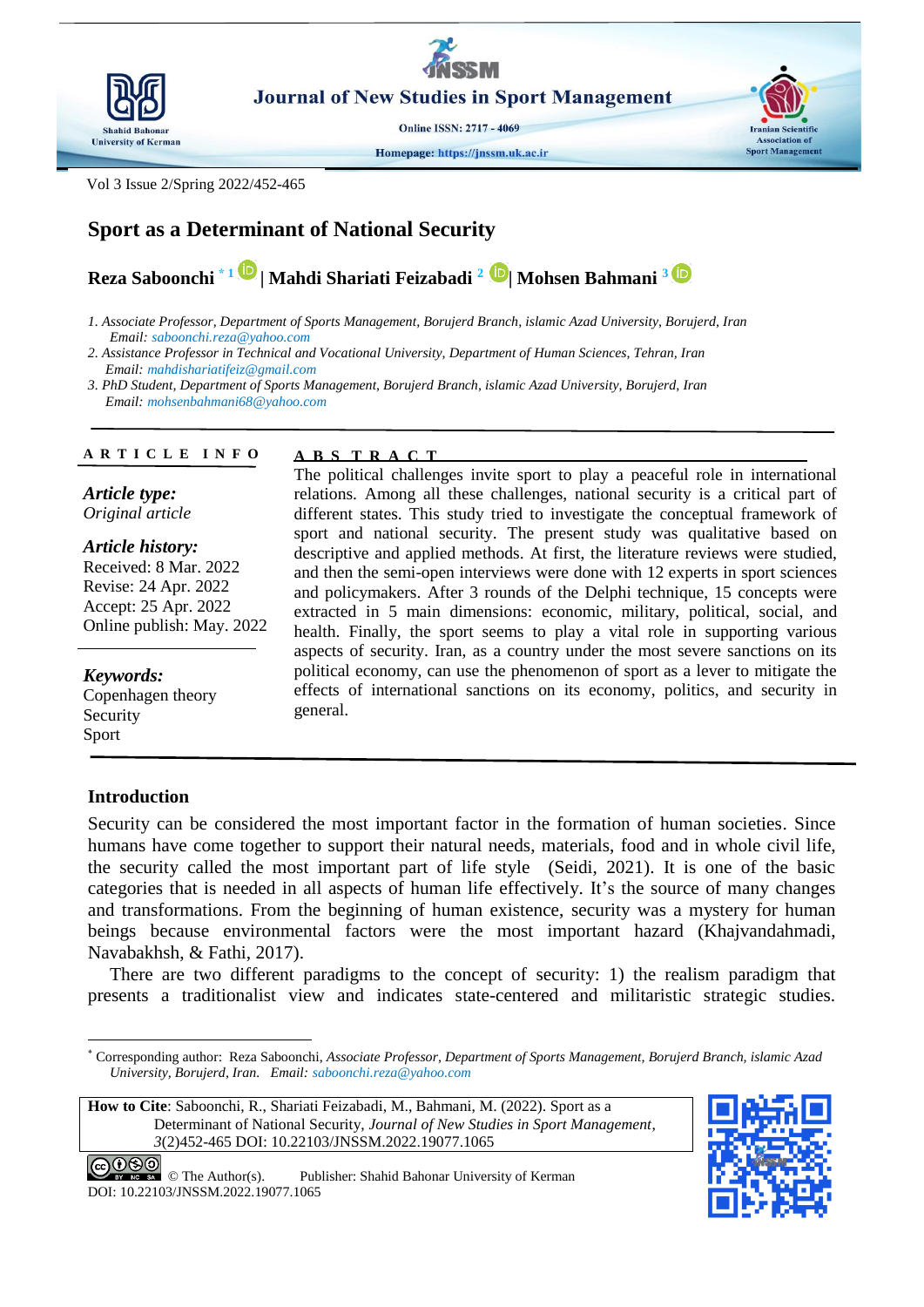According to this view, despite the occurrence of religious and ethnic revolutions, terrorism and organized crime, and global warming, there is no need to expand the scope of the concept of security. 2) The liberal paradigm that is the opposite. This paradigm emphasizes the multiplicity of international actors, and importance of internal political factors in determining the international behavior of states [\(Palizban, 2015\)](#page-12-1). From the perspective of this paradigm, the word "security" in general usage means getting rid of various hazards. In this manner security is equal to a situation that a person is not at risk or protected from danger. Security, relief from grief and anxiety, lack of danger or feeling safe all are the meaning of security. In this context, security includes a sense of relief in two dimensions: intellectual (freedom from fear, freedom of expression, job security, life expectancy, etc.) and objective (food, health, environment, reducing corruption, combating trafficking human, commodity, etc) secure [\(Seidi, 2021\)](#page-13-0).

Although the concept of security has long been severely limited by the military, new theories and doctrine, most notably the *Copenhagen doctrine* as a soft approach to the concept of security, and in particular "existential threats"- have sought to revise and explain it. The concept of security as a phenomenon influenced by the five parts: 1) economic, 2) political, 3) military, 4) environmental and 5) socio-cultural to emphasize the role of social identity in strengthening security. Barry Buzan, the theorist of this doctrine, defines social security and the ability of society to take care of its fundamental characteristics in the face of change, objective and possible threats. This emphasizes the close relationship between community identity and security.



**Figure. 1.** Copenhagen theory of security

After World War II, especially during the Cold War, the priority of national security was more important than military threats. Due to the prevailing economic security conditions, countries were not given much attention to this part. With the end of political and military disputes and the beginning of a new chapter in international interactions, this priority has undergone many changes and developments. Countries tried to achieve economic progress and development. They have paid more attention to economic security because they realized the support of internal investment simultaneously paving the way for foreign investments can accelerate economic development [\(Sadeghi Soghdel, Gallavani, & khoshkhoo, 2015\)](#page-12-2).

In the last century, with the end of the Cold War, economic security has become one of the most important indicators in world discourses, so as provide a suitable platform for supporting capital. Local investors besides attracting foreign investment in countries are not possible without economic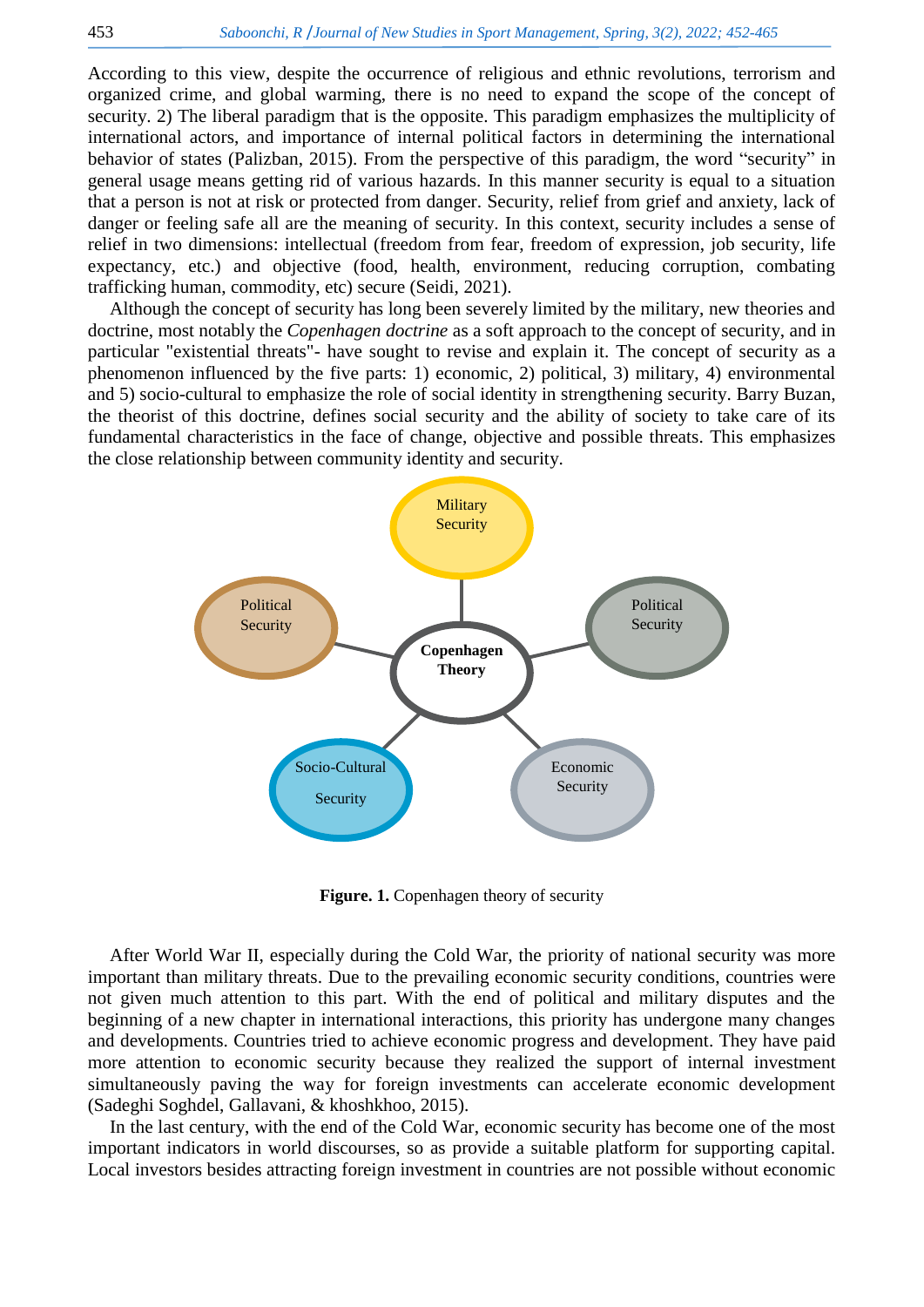security. Economic security as the most important indicator of development has two dimensions: 1) security of investment and 2) security of employment and income [\(Atoofi & Javidan, 2016\)](#page-11-0):

A) Investment security: It is an institutional framework of socio-political and legal conditions that attracts the trust of foreign investors and ensure them the security of individuals and the legal transactions. If the indicators of investment security in the society show a favorable situation, this framework can lead to economic growth. Investment is one of the most important requirements for sustainable economic growth and achieving economic development goals. Many economists believe that one of the critical duty of governments is to create economically, politically and socially safe conditions for productive investment [\(sadeghi amroabadi & shahbazi, 2021\)](#page-12-3). These general indicators are [\(Atoofi & Javidan, 2016\)](#page-11-0):

a. Establishing political stability via government attention to economic performance

- b. Public participation in civil, legal and political freedoms
- c. Healthy legal system via the rule of law and reducing the risk of contract termination
- d. Healthy administrative system to reduce corruption

e. Reducing the level of political violence by decreasing ethnic tensions, the risk of civil war, and political terrorism.

B) Security of employment and income: it means to put any pressure out of the control of the people of a society on the path of employment and income to achieve the average level of economic wellbeing of that society. It is natural that the security of employment and income will be possible initially with the security of investment [\(Atoofi & Javidan, 2016\)](#page-11-0). In researches about economic security, Liu (2019) examined the relationship between China and the United States in East Asia with a view to economic security, and by integrating security and economics, tried to present society's view of Asia's "hot economy"[\(Liu & Liu, 2019\)](#page-12-4). Drobiazko (2020) in an article assessing the economic security of businesses at the micro and macro levels and using a balanced scorecard to design an acceptable approach for economic security of businesses[\(Drobyazko, Bondiuk,](#page-11-1)  [Ovcharenko, Lebid, & Mikish, 2020\)](#page-11-1).

The development and promotion of sports among the public brings social security for them. In addition to sport activities, team building and sports have many positive points that pave the way for the establishment of friendly social relations among team members. This will be led to understanding and recognition of the values that support society, participation and partnership. Efforts to achieve victory and deal with failure are the achievements of participating in sports activities, social mutual respect, division of labor, common social goals and etc. Experts in the fields of sociology, psychology, sports science, and management of various social functions have reported for sport, which can be summarized as follows [\(Jalali Farahani, Mahmoodi, Alidoost](#page-12-5)  [Ghahfarokhi, & Moradi, 2013\)](#page-12-5):

a) Provide appropriate opportunities to participate in healthy social activities in leisure

- b) Increasing the power of correct and fair decision-making in dealing with various social issues
- c) Strengthen the sense of altruism and humanity
- d) Develop a spirit of chivalry and leadership
- e) Prevention of social harms
- f) Strengthen accountability and legalism
- g) Having a unique goal and trying to achieve it as a group
- h) Understanding the transfer and internalization of collective norms and social values

On the other hand, cultural security as a category tied to society, since the ability and power of a political system to provide appropriate responses to the cultural needs of the people in accordance with the time and place that promotes the correct promotion of national and religious cultural principles. Providing in society and prevent the penetration of foreign culture and contrary to the value system that will jeopardize the political stability and survival of the political system. Cultural security is a fundamental component of national security. A vibrant and dynamic society, by providing its own security, is a good source for guaranteeing cultural norms and values.

Although environmental issues were first discussed at the 1932 Lake Placid Olympics [\(Van](#page-13-1)  [Hilvoorde, Elling, & Stokvis, 2010\)](#page-13-1), the issue of sport and the environment dates back to the early 1990s and was followed by the Olympic century celebration of the United Nations Congress in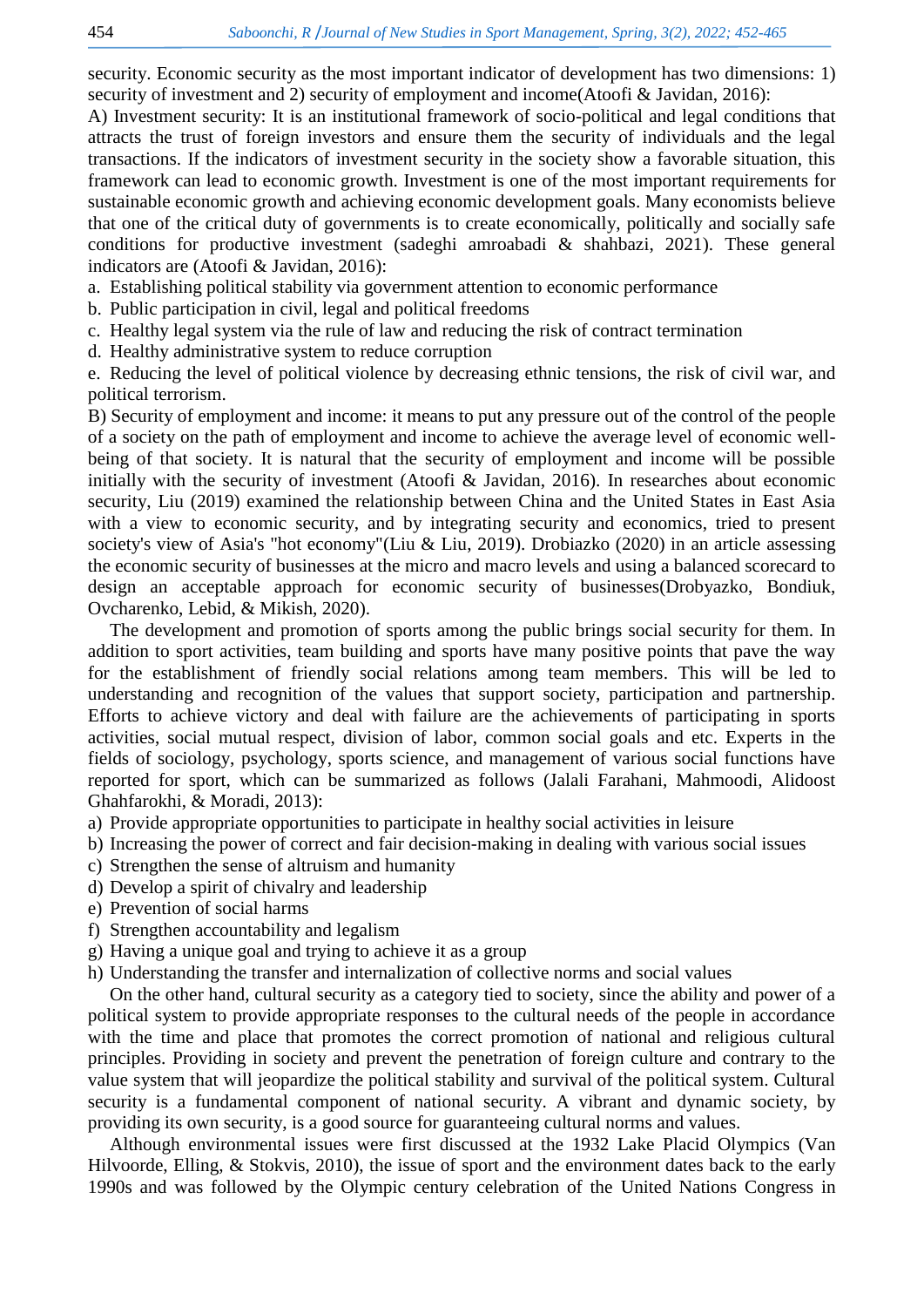1994. The International Olympic Committee, the world's largest sports organization, joined the United Nations environment program in 1992 to strengthen its goals. In addition, in 1992, the committee asked candidates to host the 1994 Olympic Games to address environmental issues in their proposals. The International Olympic Committee with the international federations and the National Olympic Committees read the "Earth Oath" at the 1994 Winter Olympics. The following year, in 1995, the committee convened a congress for its members to discuss the relationship between sport and the environment. It was during this congress that the International Olympic Committee felt the emptiness of the environment. In addition to sports and culture as two pillars of the Olympic Charter, it also added the environment to this statute in the form of a paragraph. In 1999, the International Olympic Committee declared the need to improve and develop the environment as one of the cornerstones of granting hosting to bidding process. Thus, the Olympic family (National Olympic Committees, Host Cities Committees, and World Federations) was supported to maintain environmental policies and guidelines [\(Millington, Giles, van Luijk, &](#page-12-6)  [Hayhurst, 2021\)](#page-12-6).

Since the early 2000s, the performance of sport managers and manufacturers were evaluated on the environment from various dimensions such as air pollution, noise pollution, light pollution, traffic, greenhouse gas emissions and electrical appliances. Perforation of the ozone layer due to the use of cooling equipment, the use of chemicals and pesticides on lawns, pools and excessive water consumption have been studied [\(Salehnia & Bakhtyari, 2018\)](#page-12-7).

Soderman (2016) considers the 2006 FIFA World Cup to be the first competition in Germany to design a green target in four areas: water, waste, energy and transportation, in order to minimize environmental damage during the tournament[\(Söderman, Kornakov, & Liu\)](#page-13-2). Mullin (2012) consider structural, organized, and cultural barriers to be one of the most important barriers to launching a green movement in sporting events[\(Mullin, KOTVAL-K, & Cooper, 2012\)](#page-12-8). Li (2013) in his research indicated participation in sport events to be the most important factor in creating a green heritage for the host city/country[\(Li, Sia, & Zhu, 2013\)](#page-12-9). In his assessment, he investigated the content of green and environmental programs covers a wide range, ranging from reducing carbon emissions to using solar energy for public transportation. He suggested that the first step to holding an environmental event for sport events should be taken when environmentalists set out a strategy in their agenda. In his view, the second step in holding green sport events is for the candidates to adhere to their commitments in this field.

According to Ekhtiari et al. (2015), people's social participation in the field of environment becomes objective when people know what environmental hazards threaten them. What causes it and how can it be helped by improving performance or changing behavior? Car-free Tuesdays, launching new disciplines such as cleaning, media advertising for "active Iran", especially in sport programs and other educational activities are the most important factors in motivating people to make connections between sport and the environment. Ekhtyari (2018) in a study to determine the model of factors impressing the development of environmental culture in sports and reported six factors of education, research, management, structure, culture and national strategy as effective factors [\(Ekhtyari, eydi, & shabanimoghadam, 2018\)](#page-12-10). [Boozhmehrani & Razavi, \(](#page-11-2)2015) in a study have presented strategies for the development of environmental culture in sports and believe that an athlete has a deeper relationship with nature. Because he breathes at least 4 times more and consumes the same amount of water and other natural resources. These researchers report the world's environmental pollution today in greenhouse gases, acid rain, deforestation, marine pollution, pool pollution, ozone depletion, declining species, desertification, and harmful transportation [\(Boozhmehrani & Razavi, 2015\)](#page-11-2). Kellison (2017) cited the outbreak of Zika virus and the acute condition of the Covid 19 pandemic as the most important factors influencing the 2016 Rio and 2020 Tokyo Summer Olympics[\(Kellison, 2017\)](#page-12-11). According to [Ranjbar Heidari](#page-12-12)  (2017), issues related to the crisis of water scarcity and air pollution are of urgent and vital importance in terms of critical conditions and its security dimensions. Therefore, what necessitates the present article is to prioritize and position environmental security and identify some of the most fundamental environmental challenges facing the Islamic Republic of Iran at present[\(Ranjbar](#page-12-12)  [Heidari Vahid & Ebrahim, 2017\)](#page-12-12) . AliZade (2011) in an article with content analysis method, while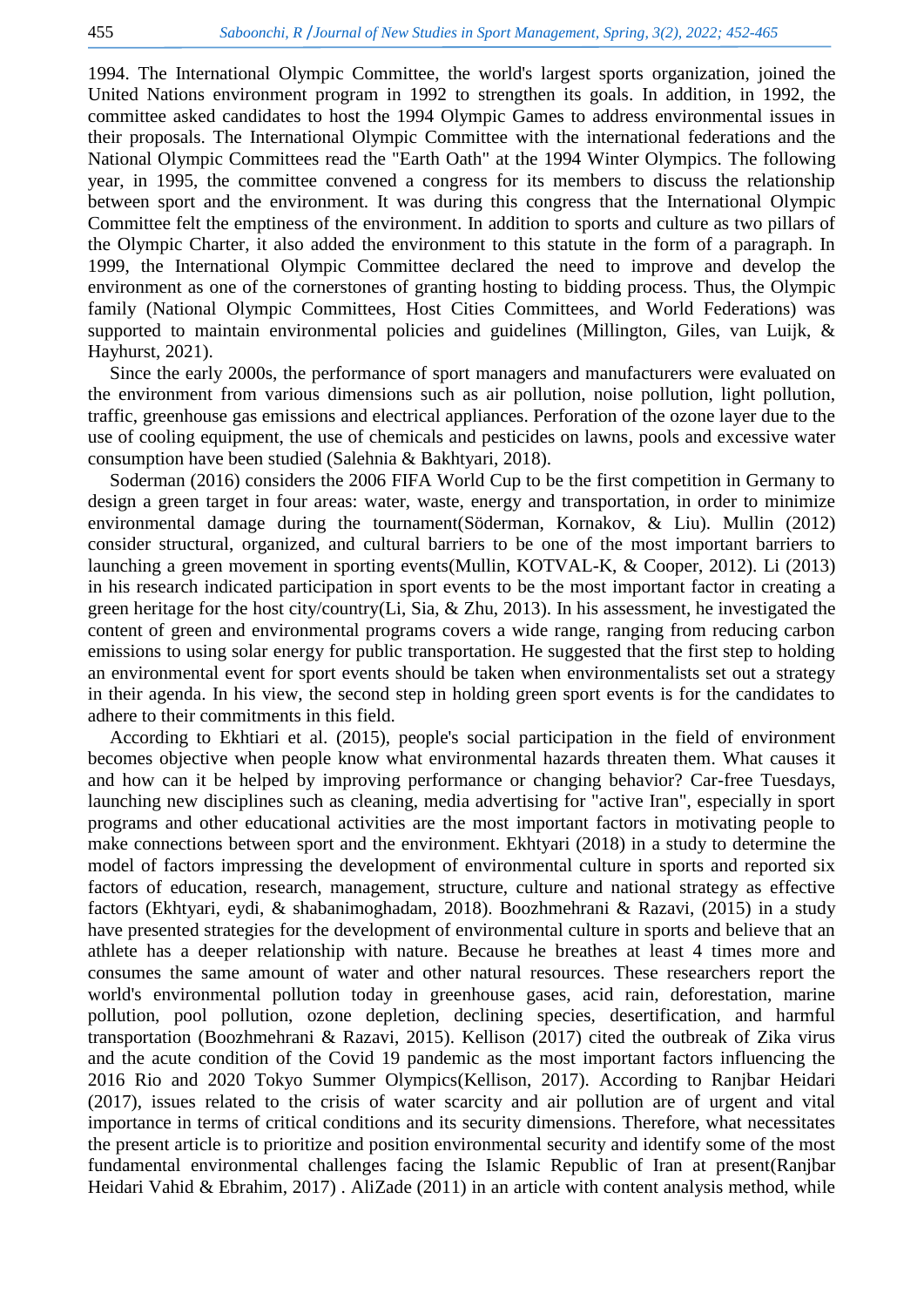examining the concept of national security and environmental security, examines the differences between views on environmental security in the current era and the era of bipolar system in the world[\(Alizade & Pishgahifar, 2011\)](#page-11-3). The results of this study show that the destruction of environmental factors is the result of impersonal economic and social forces and the resulting threats are not related to an enemy government or an independent political entity and require participatory solutions. Akhvankazemi *et al.* (2019) believe that future climate change will have undeniable effects on the national convergence of societies and peace and lasting security of the international system and will be the source of new types of conflicts [\(Akhvankazemi, Hoseini, &](#page-11-4)  [Bahramipoor, 2019\)](#page-11-4). Mashadi, Salem and Niaghi (2019) by examining environmental terrorism, consider it as the use of environmental factors in terrorist attacks [\(Mashadi, salem, & Niaghi, 2019\)](#page-12-13). Ghavam (2015) while examining the principle of the concept of environment as a category of security, answered the question that "what were the most important axes and issues raised in theories of international relations to the paradigm shift of environmental security and what issues in them is it planned?" In this regard, they believe that in the years after 1991, i.e., after the Cold War, issues such as global warming, the destruction of green spaces and the destructive impact of modernity were first criticized by social theorists and then theories of international relations such as realism and liberalism[\(Ghavam, Barzegar, & Ravanbod, 2015\)](#page-12-14). Realists view the issue of environmental security primarily in terms of global security, and liberals, on the other hand, view environmental security as a collective issue rather than a security issue. Farahani (2017) believed that lack of planning and readiness of the government and society against a bioterrorist act affects all political, social and economic aspects of the country and causes a huge catastrophe, awareness and education of the people, as well as planning [\(Farahani & Mirzaei, 2017\)](#page-12-15). The government plays a key role in reducing and controlling the effects of crises caused by unexpected and unnatural threats and events, including bioterrorism.

Political security and military security as two prominent dimensions of Copenhagen theory play an important role in ensuring the mental and objective security of the people of a state. The security of the political system is always one of the most important prerequisites for other dimensions of security (individual, public, economic, military, social, etc.). Therefore, it is one of the most detailed and oldest security research topics [\(Khajvandahmadi et al., 2017\)](#page-12-0). Whereas civil societies are inevitably of the "government" and "political system" for their survival. Therefore, the continuity of human social life and of course his natural and physiological life is affected and, in a way, depends on the existence and stability of the political system governing that society, and based on this, many studies in the field of security have focused on political security [\(Seidi, 2021\)](#page-13-0). In the field of political security, perhaps the most prominent dimension of political Security is the issue of governance and its institutions [\(Nasri, 2012\)](#page-12-16). The political threat is always to the organizational stability of the government. The purpose of the threat may range from pressure on the government on a particular policy to overthrowing the government, separatism, and disrupting the political fabric of the government to weaken it before a military invasion. Regardless of the health, economic, social, entertainment and recreational dimensions, sport and its competitions have political consequences that overshadow the relations between governments and socio-political groups and with concepts such as national power, competition, convergence, divergence, conflict, nationalism, national unity linked and affect the attitude and behavior of states and nations towards each other [\(Osko & Shojaei, 2015\)](#page-12-17). Jackson et al. (1998) oscillates governments' attitudes toward sport from active support to disregard [\(Jackson, Andrews, & Cole, 1998\)](#page-12-18). According to Jalali Farahani *et al.* (2013) governments generally interrupted to sports for the following six reasons [\(Jalali Farahani et al., 2013\)](#page-12-5):

- a) Encourage young people to participate in valuable social activities
- b) Promoting community health
- c) Improving the state of education, personal growth and expanding public participation
- d) Development and generalization of social and cultural customs in the public arena
- e) Improve national and international prestige
- f) Creating interaction between the people and the government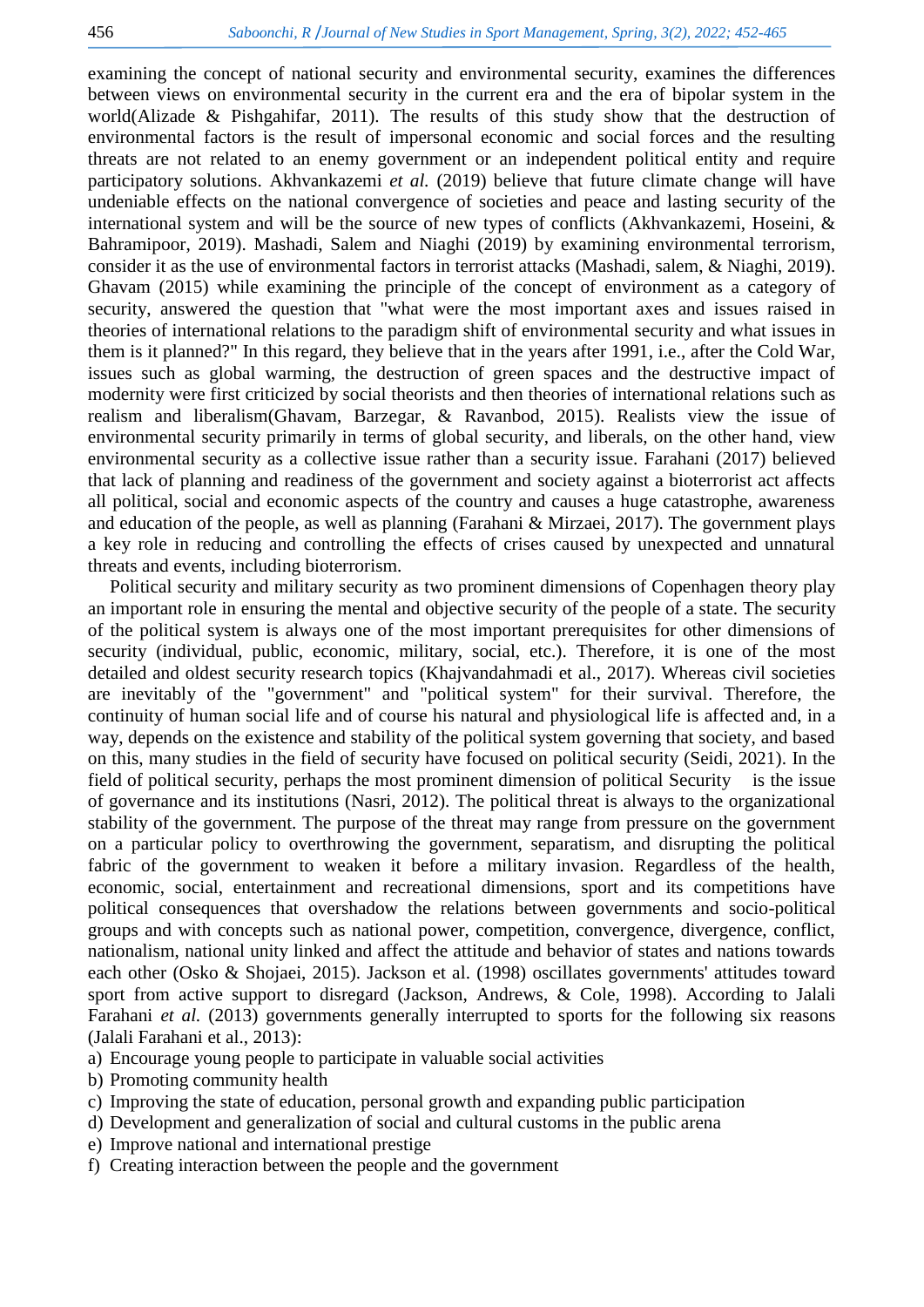Today, sport has become a global phenomenon and athletes do not just belong to one team or country. Issues related to sports and global processes are related to politics. Sometimes the acceptance of a country's sport by other states or some organizations is considered a clear message of the political independence of that country / political regime. Like what happened in 1971 in the form of ping pong diplomacy, which led to the beginning of diplomatic relations between China and the United States. In another example, at the 1976 Montreal Olympics, due to pressure from the People's Republic of China, Canada announced to a delegation from the People's Republic of China that the team could not compete in the Montreal Summer Olympics under the name "Republic of China." However, it was agreed that Taiwan would use the flag of the Republic of China and the national anthem of the Republic of China. Taiwan objected and did not participate in the Games until 1984, when it returned under the name "Chinese Taipei" with its own flag. As another example, the formation of the Algerian football team in the midst of the country's war of independence with France and the recall of professional Algerian football players who played in the French national team by the Algerian National Liberation Front itself is a prelude to the country's independence in 1962 [\(Dousti, Goodarzi, Asadi, & Khabiri, 2013\)](#page-11-5). Many countries express their protest against the political situation with the simple message "We do not play". Like what happened to Iran before the Islamic revolution at the 1980 Moscow Olympics, which boycotted the Games. After the revolution, Iran boycotted the 1984 Los Angeles Olympics in order to achieve its goal of a "neither East nor West" doctrine, making it the only country in history to boycott both the 1980 and 1984 Olympics [\(Feizabadi, Delgado, Khabiri, Sajjadi, & Alidoust, 2015\)](#page-12-19).

Furukawa (2022) indicated the status of sport events and their effects on the social capital of the crisis-stricken country of South Sudan and considers that most of the crises in this country are due to ethnic conflicts [\(Furukawa, 2022\)](#page-12-20). He studied the runners present at the "National Solidarity Day" sport event and concluded that these athletes have more capital and solidarity than others. Efebeh (2020) reports that sport is a tool for repairing the differences created in political activities and believes that sport is a factor in combating racist barriers such as color, language, gender, country of birth, religion and various social strata [\(Efebeh, 2020\)](#page-11-6). Dart (2019) examines the role of sport in peace between the Palestinians and Israel, and the United Nations Development Program and the Peace Program as a tool for reconciliation between Palestinians living in Gaza, West Bank and other refugee camps in the region. It is a factor in reducing stress and psychological damage [\(Dart, 2019\)](#page-11-7). Van Hilvoorde *et al.* (2010) assessed the performance of Dutch athletes at the 2008 Beijing Games and reported that the country's six-step rise from the 2004 Athens Olympics was the most important factor in maintaining national pride in the eyes of the Dutch people [\(Van Hilvoorde](#page-13-1)  [et al., 2010\)](#page-13-1). Yu (2008) examines the issue of sport as a political category in the development of Sino-Chinese Taipei interactions [\(Yu, 2008\)](#page-13-3). This article examines two doctrines towards Chinese Taipei, on the one hand, the attitude of the International Olympic Committee towards this government as an independent convoy in the Olympic Games, and on the other hand, the independent attitude of the Chinese towards Taipei as one of their provinces. The "Olympic formula" is one of the divergent factors between the two countries. King (2016) indicated the role of sport in strengthening national security in the wake of the 9/11 attacks in the United States and the July 7, 2005 bombings in London[\(King, 2016\)](#page-12-21). Dimeo (2012) in an article examining sports and the Cold War and believes that sporting events have caused the image of the United States as a satanic empire and the Soviet Union as a communist government to fade in the minds of the world [\(Dimeo,](#page-11-8)  [2012\)](#page-11-8). Dart (2016) analyzed the status of sports in Israel under the UEFA Under-21 Championship and believes that sports in this country have a military aspect due to the occupier nature of this regime and less attention has been paid to the dimension of cultural diplomacy in Israel. The hosting of this competition in 2013 has made sport a brand to introduce this regime [\(Dart, 2016\)](#page-11-9). Hassan (2016) in an article examining the sporting events under attack from the 1972 Olympics to the bombing of the 2013 marathon, and believes that sport plays an important role in the three areas of security, counter-terrorism and social freedoms [\(Hassan, 2016\)](#page-12-22). Schimmel (2012) in a chapter of his book examines the relationship between the National Football League and the department of territorial security of the United States since 9/11 and believes that this sport event has played an anti-terrorist role [\(Schimmel, 2012\)](#page-13-4).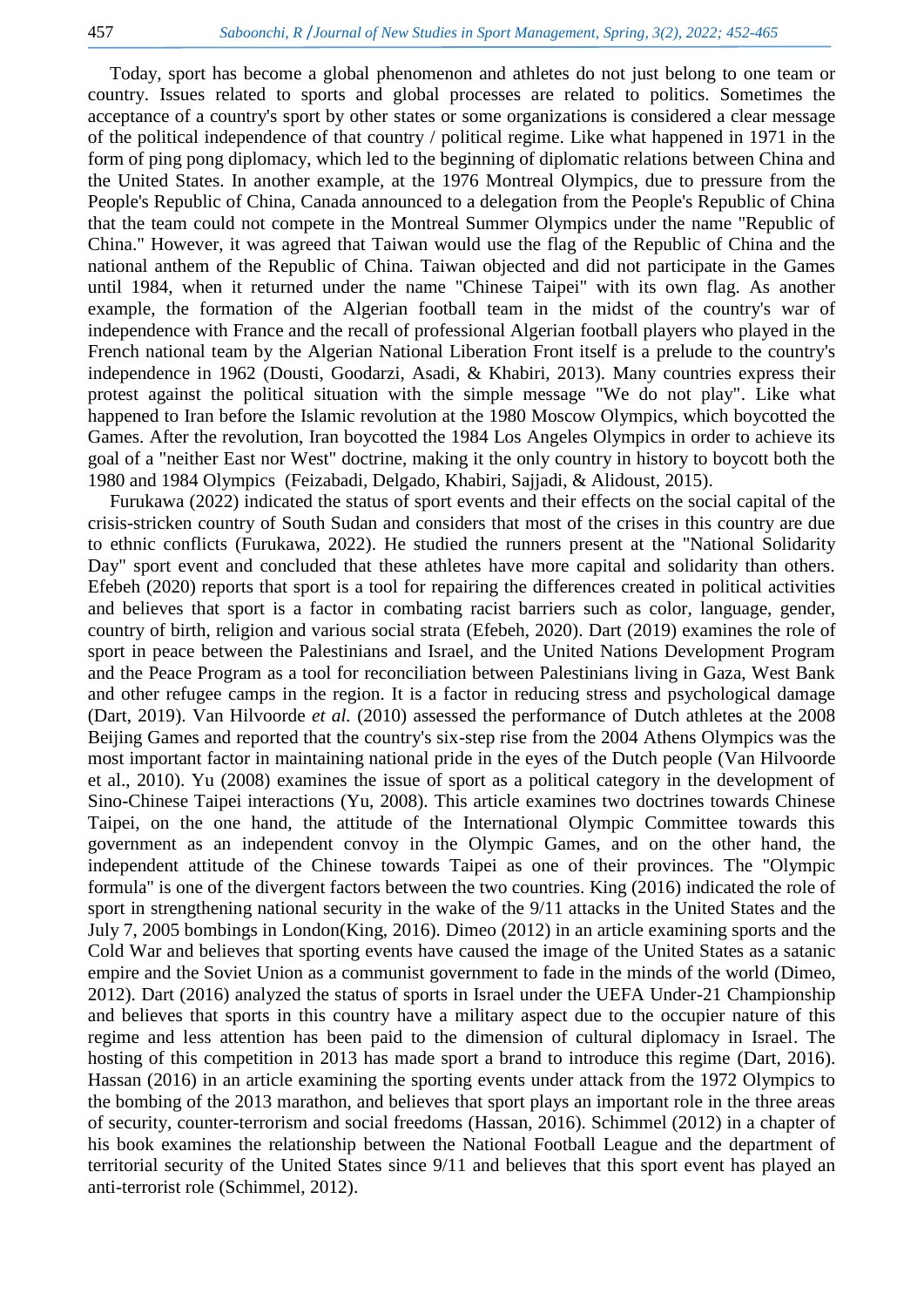In terms of political power, in the authoritarian and colonial environment of the Middle East, the geopolitical position of Iran is very important due to the existence of an established and independent government. The increase in foreign officials' visits to Tehran indicates a change in the attitude of these countries towards Iran. A change that in turn stems from a change in our country's foreign policy and diplomacy. With the inauguration of the President Rohani, a significant movement began in the field of foreign policy and interaction with the countries of the world, a movement that can be considered a turning point in the Vienna Nuclear Agreement. The willingness of the countries of the world to interact with Iran also shows their understanding of the change that has taken place in Iran. A change in which constructive interaction and communication with the world is one of the foundations of a country's authority.

On the one hand, due to Iran's current position in the world arena and pressure from certain countries, and on the other hand, the brilliant results of Iranian national teams in popular international events such as the Olympics, World Cup and World Volleyball League, there are many opportunities to reduce the pressure of the international community. The sport of the Islamic Republic of Iran has faced various political security challenges in recent years, including confrontation or non-confrontation with representatives of the Zionist regime, immigration or asylum of the country's sports elite, US economic and political sanctions, and more recently tensions in sports relations, especially football in the Middle East, women entrance into soccer stadiums and Israel challenges. Therefore, the present study tried to investigate the tole of sports to empowering the national security of Iran.

### **Methodology**

The present study was kind of qualitative studies that were done by descriptive method in paradigm method. In interpretivism, popular knowledge is not dismissed as unscientific, but as a useful tool for explaining the events of everyday life and understanding the rich meanings that people give to their daily lives. In other words, the meanings that people use in their daily interactions lie in their popular knowledge, and it is not possible to understand their world except through the understanding of popular knowledge. The study sample of the present study was purposefully selected (snowball). In this sampling strategy, the goal is to extract the central themes and categories that include the ideal set of diversity. To estimate the sample size, the sampling process continues to the point where theoretical saturation is achieved. This means that by selecting the zigzags of the interviewees and then implementing and analyzing them immediately, this process is repeated so that no new findings are added to the previous ones. Therefore, the present study reached theoretical saturation after 13 interviews, the same number of which was used as a study sample.



**Figure 2.** The process of zigzag movement to reach adequacy in qualitative sampling

In the analysis of texts, the method of thematic analysis has been used. Thematic analysis (TA) is a method for analyzing qualitative data and one of the clusters of methods that focuses on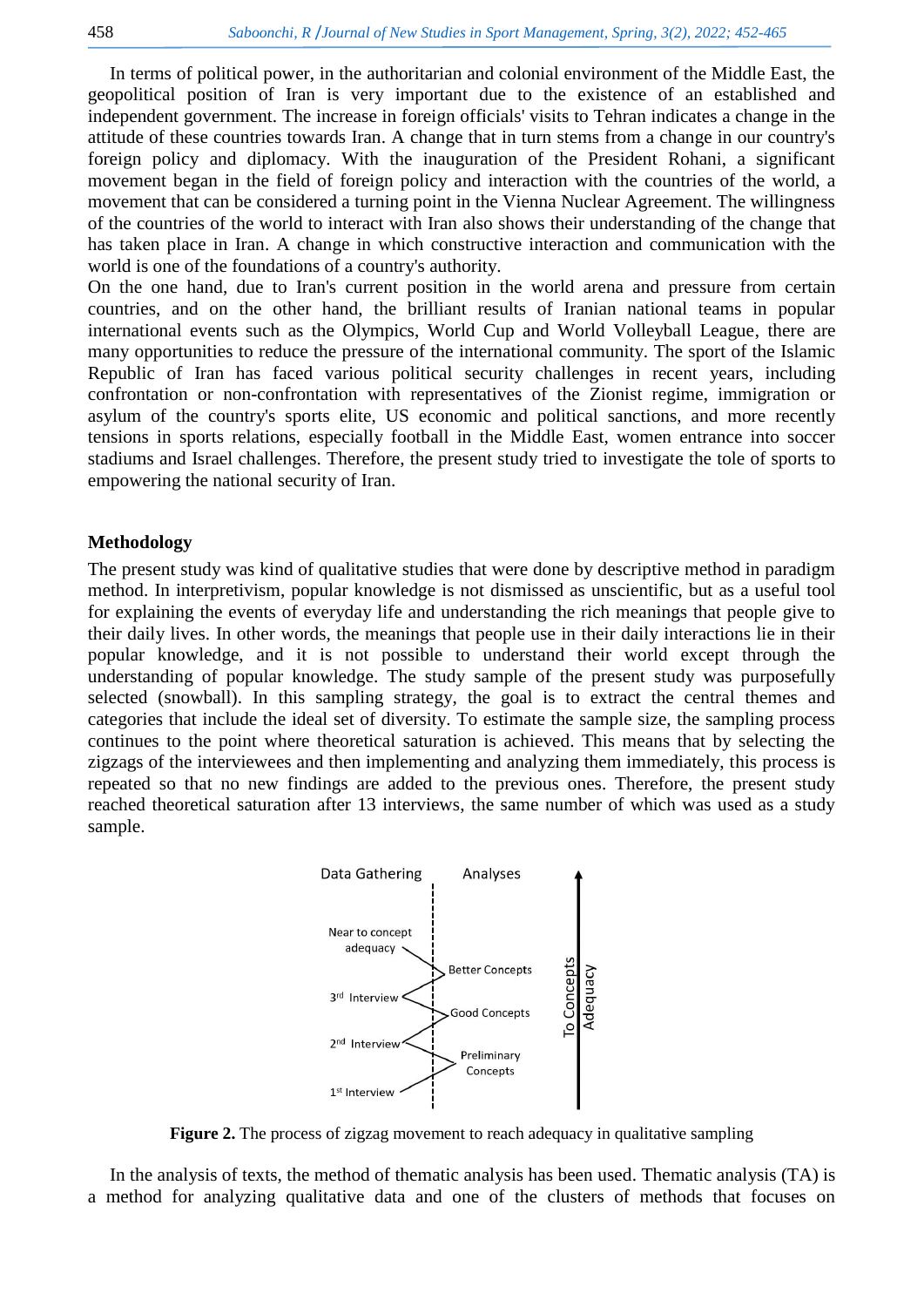identifying the pattern of meaning in a data set. This analysis is the process of identifying patterns or themes within qualitative data. In particular, the Sterberg strategy has been used. The five-step process includes. 1) Data management: Organizing the selected article and preparing them to start the analysis. 2) Data conflict: In this stage, the basics of data analysis are provided by performing a series of coding, requires attention to several issues, including open coding, theme development, centralized coding. 3) Data mapping: In this step, the categories, themes and patterns found are depicted in the form of data maps and concept diagrams. 4) Development of analysis: Initiation and development of analyzes based on categories and themes and 5) Typology: In the last step of analysis, the researcher categorizes the patterns and classifies them according to differences and similarities. The method of data analysis in this study was such that after preparing and reading the text of selected articles, the key concepts were counted separately for each article. The key concepts were then categorized into secondary subcategories in terms of commonalities and differences to a higher level. In the next step, the secondary subcategories were included in the primary subcomponent set based on the similarities and differences. Then a conceptual diagram of the findings was drawn.

# **Results**

The following table indicates the demographic characteristics of the study sample. According to this table, the members of the Delphi group of experts included three groups that has an essay in books, articles, notes, interviews in the field of sports and security:

| <b>Index</b>   | <b>Position</b>                      | No.            | Per. | Age       | No.                         | Per. |
|----------------|--------------------------------------|----------------|------|-----------|-----------------------------|------|
| doL            | <b>Supreme Managers</b><br>of Sports | 4              | 30.7 | $<$ 30    |                             | 7.6  |
|                | Foreign Minister<br>Managers         | $\bigcirc$     | 15.3 | $30-40$   | $\mathcal{D}_{\mathcal{L}}$ | 15.3 |
|                | <b>Faculty Members</b>               | 7              | 53.8 | $40 - 50$ | $\mathcal{D}_{\mathcal{L}}$ | 15.3 |
| Curricu<br>lum | PhD                                  | 11             | 84.6 | $50 - 60$ | 5                           | 38.4 |
|                | Master                               | $\overline{2}$ | 15.3 | >60       | 3                           | 23   |
|                | <b>Bachelor</b>                      |                |      | Total     | 13                          | 100  |

**Table. 1.** Demographic features of study sample

After extracting the basic concepts from the interviews and the studied texts, these concepts have been categorized into categories that ultimately form the main theme which is national security:

**Table. 2.** Coding the concepts of sport and security

| <b>Theme</b>         | Category                    | Concept                                                                                                                                                                                                                                                                                                                                                                                                                                               |
|----------------------|-----------------------------|-------------------------------------------------------------------------------------------------------------------------------------------------------------------------------------------------------------------------------------------------------------------------------------------------------------------------------------------------------------------------------------------------------------------------------------------------------|
|                      | Quantitative<br>Development | Indicates the economic development of society (Code 1).<br>Promoting the growth of production and service activities (Code<br>2). Accelerate economic growth (Code 2). Employment for the<br>community (Code 5)                                                                                                                                                                                                                                       |
| Economic Development | Qualitative<br>Development  | Development (Code 2).<br>Agricultural<br>Industrial<br>sector<br>development (code 2). Scientific growth and development (Code<br>2). Increase efficiency and effectiveness in all sectors (Code 2).<br>Increase economic efficiency (Code 7). Increase economic<br>interactions (code 8). Improving the economic situation of all<br>members of society (Code 10). Sustainable income generation<br>(code 11). Economic and sports tourism (Code 11) |
|                      | Social                      | Strengthening social values (Code 2). Promoting the spirit of                                                                                                                                                                                                                                                                                                                                                                                         |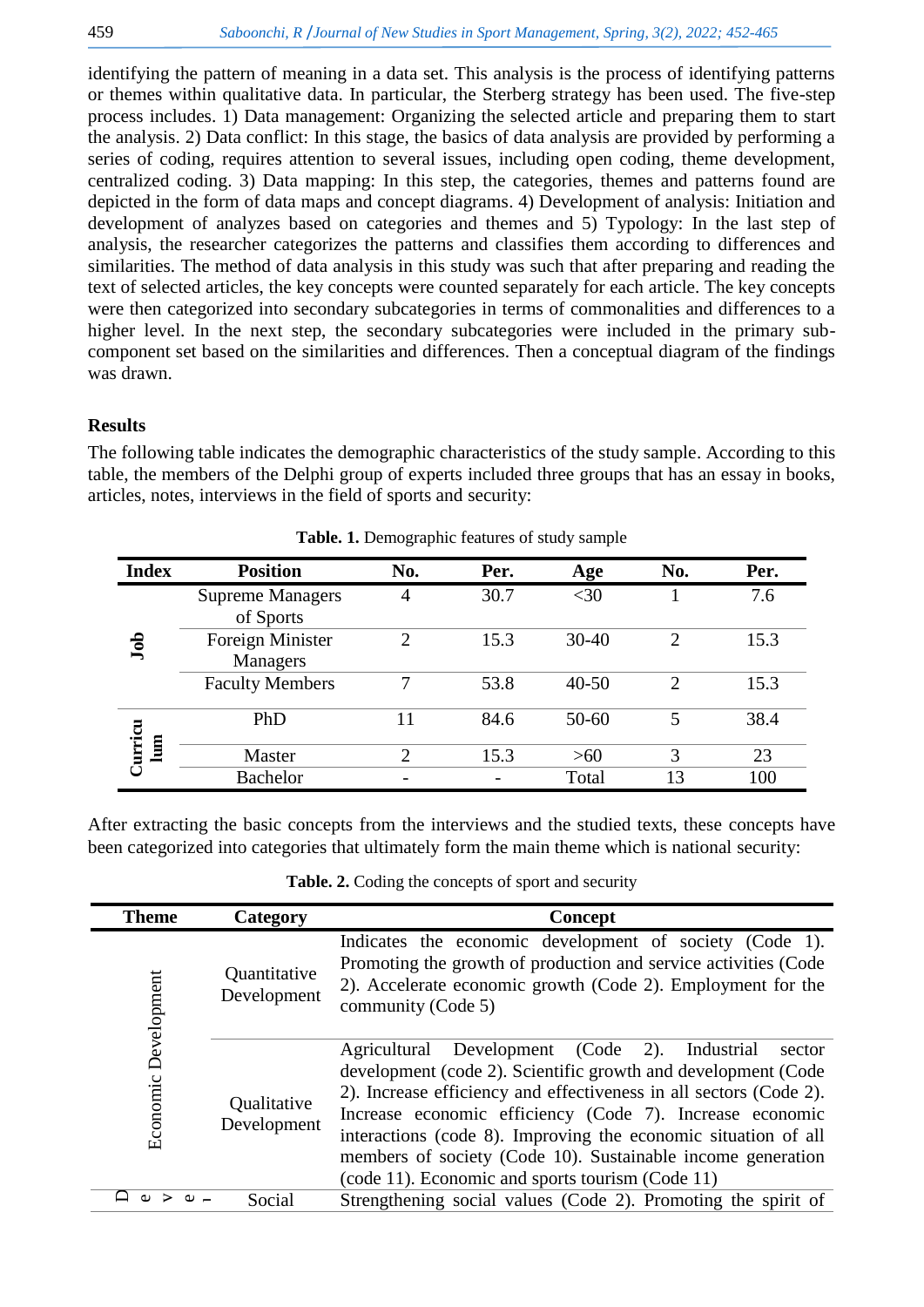|                            | Satisfaction            | chivalry (Code 2). Reduce crime rates (Code 2). Decrease in<br>population size in prisons and rehabilitation centers (Code 2).<br>Fostering community talent (Code 2). Increase community<br>energy Reduce community vulnerability to cultural threats<br>(Code 2). Easier overcoming of community issues (code 2).<br>Immunizing more people in the community (Code 2). Increase<br>social vitality (code 3). Promoting a culture of social value for<br>sport (Code 4). Elimination of social harms (code 5). Increase<br>social Security (code 5). Reducing Social Injuries (Code 10) |
|----------------------------|-------------------------|------------------------------------------------------------------------------------------------------------------------------------------------------------------------------------------------------------------------------------------------------------------------------------------------------------------------------------------------------------------------------------------------------------------------------------------------------------------------------------------------------------------------------------------------------------------------------------------|
|                            | Social<br>Capital       | Popular mobilization (code 3). Ethnic cohesion (Code 3).<br>Strengthen national unity (Code 3). Creating a sense of social<br>cohesion (Code 6). Strengthening empathy among people (Code<br>6). Strengthen the spirit of struggle and bravery (Code 6)                                                                                                                                                                                                                                                                                                                                  |
|                            | Governance              | Strengthening national political values (Code 2). Provide peace<br>of mind (Code 2). Dynamiting the country's development<br>process (Code 2). Increase political Security (Code 2). Increase<br>national power (Code 3). Strengthening national interests (Code<br>3). Strengthen public Security (Code 3)                                                                                                                                                                                                                                                                              |
| Political Development      | Management              | Save on management costs (Code 2). Reduce treatment and<br>health costs (Code 2). Reducing the cost of caring for the elderly<br>(Code 2). Appropriate policy in the field of development of<br>sports facilities (Code 4). Carrying out detailed activities and<br>plans for planning in this area (Code 9). Modeling of successful<br>countries (Code 9). Proper management (code 9). Planned<br>thinking in sports decision making (Code 9). Continuation of<br>programs (Code 9)                                                                                                     |
| Military Development       | Domestic<br>Security    | Indicating the level of public satisfaction (Code 1). Providing<br>peace to the people of the country (Code 2). Strengthening<br>territorial values (Code 2). Reducing the vulnerability of society<br>to cultural threats (Code 2). Reduce community vulnerability to<br>physical threats (Code 2). Increase national participation (Code<br>3). Strengthening National Unity (Code 3). Increase national<br>pride (code 3). Increased participation of the country's young<br>population in national and international decisions (Code 3).<br>Creating economic Security (Code 11)     |
|                            | Foreign<br>Security     | Spreading peace and friendship with other countries (Code 1).<br>Strengthening defense values (Code 2). Increasing International<br>Relations (Code 3). International Dispute Resolution (Code 3).<br>International Peace and Reconciliation (Code 3). Increase<br>political exchanges (Code 8). Social Visa Development (Code<br>8). Promotion of public diplomacy (Code 8). Promotion of<br>military diplomacy (Code 8). Promotion of sports diplomacy<br>(Code 8). Development of policy interactions (Code 8). Better<br>illustration of the country in the world arena (Code 9).    |
| Development<br>Healthiness | Physical<br>Healthiness | Indicators indicating the physical health of the community<br>(Code 1). Indicates the level of community happiness (Code 1).<br>Strengthen the health of future generations (Code 2). Creating a<br>healthier environment (Code 2). Growing the quality of life of<br>people in the community (Code 2). Modifying the consumption<br>pattern of people in the community (Code 2). Refreshing all                                                                                                                                                                                         |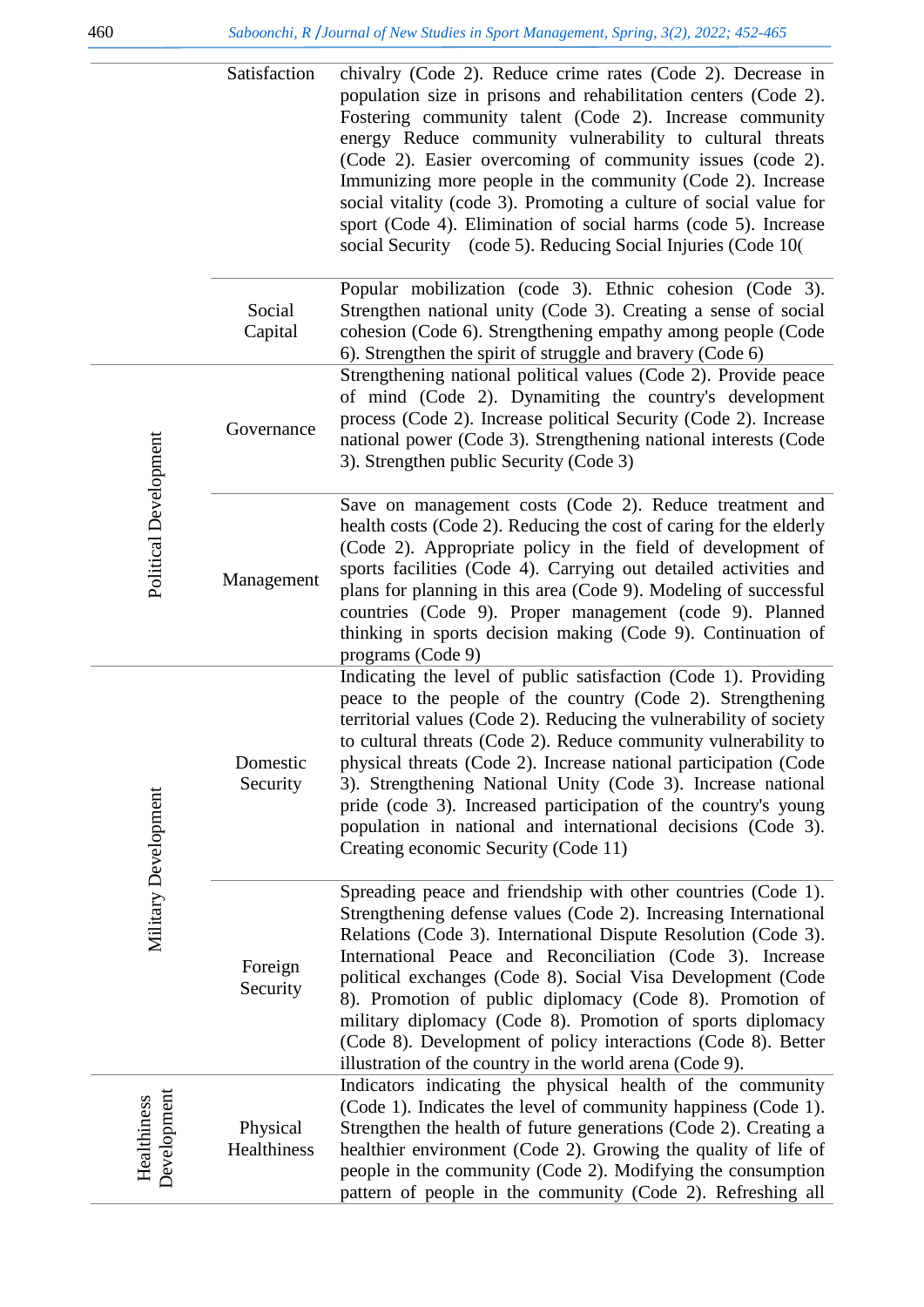generations of society (Code 2). Development of sensory and motor skills of community members (Code 2). Increase the talents of the community and promote physical strength (Code 9). Improving the training and training capacity of community members (Code 9)

Psychological Healthiness Strengthening the spirituality of the community (Code 2). Strengthening the mental and spiritual abilities of members of society (Code 2). Increase mental strength (confidence) in the individual and group (Code 7)



**Figure 2.** Conceptual framework of research

### **Discussion and Conclusion**

The present study tried to explain security as a new concept in the literature of sports science, the role of sports in its realization and strengthening to familiarize decision makers with this concept, a new window into security management. By studying the study literature, it is easy to understand that fear and in security over time, have destructive and negative effects on quality of life and lead to unnecessary care and protection of people. It prevents them from social activities and increases the level of distrust in society. Security has two dimensions: mental (feeling of security) and objective. One of the preconditions for a sense of security in society is the existence of objective security in society. These levels are interrelated and it is from the interaction of these two objective and mental levels that security is achieved in society. The feeling of security arises from the direct and indirect experiences of individuals from the conditions of their surroundings and the facilities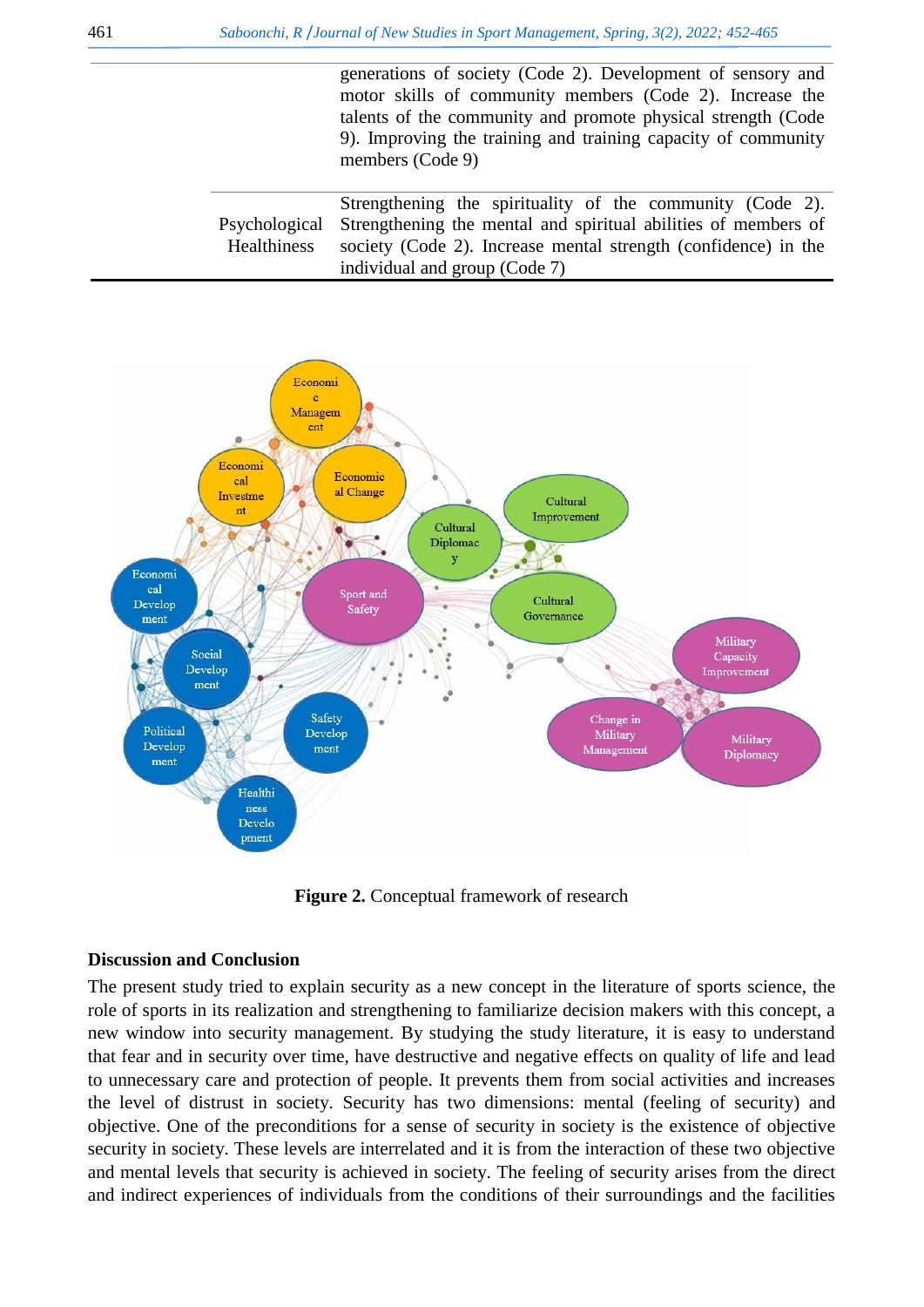provided by the structure of the social system (objective and macro level of security). The feeling of security is a kind of social production and all social, political, economic and cultural institutions at the macro level of society contribute to its formation and security at the micro level has reflections for security at the macro level. A brief look at the environmental situation in recent decades shows well that not only the destructive effects of human activities on the environment have not diminished, but also the development of increasing urban technology and the transformation of rural agricultural areas into industrial and urban areas have caused increasing pollution and environmental degradation. The findings of the present study indicate the intensification of the trend of unkindness to the environment, the loss of biodiversity and the destruction and erosion in different parts of the country, the continuation of which in the next few years will face Iran with costly security, political, economic and social challenges. Given the growing environmental challenges of Iran, in the first stage, reviewing the definition of sustainability and security using leverage to strengthen it in the eyes of policymakers and decision makers in various areas of this concept, will delay the process of critical environmental issues. This issue doubles the need to pay attention to sustainability strategies and the use of various capacities, including sports as an inclusive phenomenon in strengthening this issue.

Proper recycling systems play the most important role in sustainable environmental security in sports. For example, the 2020 Tokyo Olympics, as the "greenest Olympics ever", in addition to using electronic materials to make sports medals for Olympic champions, designed 18,000 recyclable cardboard beds with a weight of 200 kg for the 2020 Olympics. To. The organizing committee tried to draw on the experiences of other host cities (especially London 2012 and Rio 2016). It is clear that sporting events, especially the Olympic Games, are the best platform to showcase new achievements in the development of the waste recycling system, another example of which can be found in LOCOG (London 2012 Olympic Games Organizing Committee). Using the Big Bell trash can, he saw that the volume of waste was reduced to 1.20 by using the solar cell in the bin. As another example, the torch of the 2020 Olympic Games is made from the legacy of the earthquake and tsunami in Japan in 2011 or the clothes of the volunteers of this competition are made of polyester and recycled from trash bottles. In the discussion of environmental protection technology, sport events can be considered as a showcase of the latest technological achievements in reducing the harmful effects of the environment. During the last Olympic Games, a fully hydrogen-powered bus was responsible for relocating and emitting zero emissions in Tokyo Village. During the same period and for the first time, the country reduced the amount of carbon dioxide produced from 4.5 million tons at the Rio Olympics to 2.93 million tons, which was unprecedented in the history of the New Century Olympics. The Paris Olympic Committee has also tried to sign a memorandum of understanding with 40 mayors in the Paris Climate Agreement in a program called "Together for Climate" to accelerate the implementation of Hafez's decisions in addition to using the Olympic space. The environment will convince the countries present in this super event to preserve the environment and avoid green washing slogans.

The nature of sport as a peace-making concept has led to the use of this phenomenon as a lever to address or mitigate many of the governance issues and challenges ahead. In the world of political turmoil, security is the most important issue in strengthening the levers of stability of a country, in which sport due to its attractive nature and low cost has been able to provide many political and security goals of countries. Economy and politics, as a two-way street, play an important role in the development and progress of each. On the one hand, the existence of political stability is a necessary prerequisite for achieving economic security, and on the other hand, economic security is one of the influential components of power and politics that has been highly considered by the countries of the world today. Every investment and economic enterprise, whether domestic or foreign, from the beginning of investment and economic activity to the stage of return seeks security with which it can think of making a profit in the long run. Among the indicators that shape the world economy today, although concepts such as energy economics (fossil fuels) and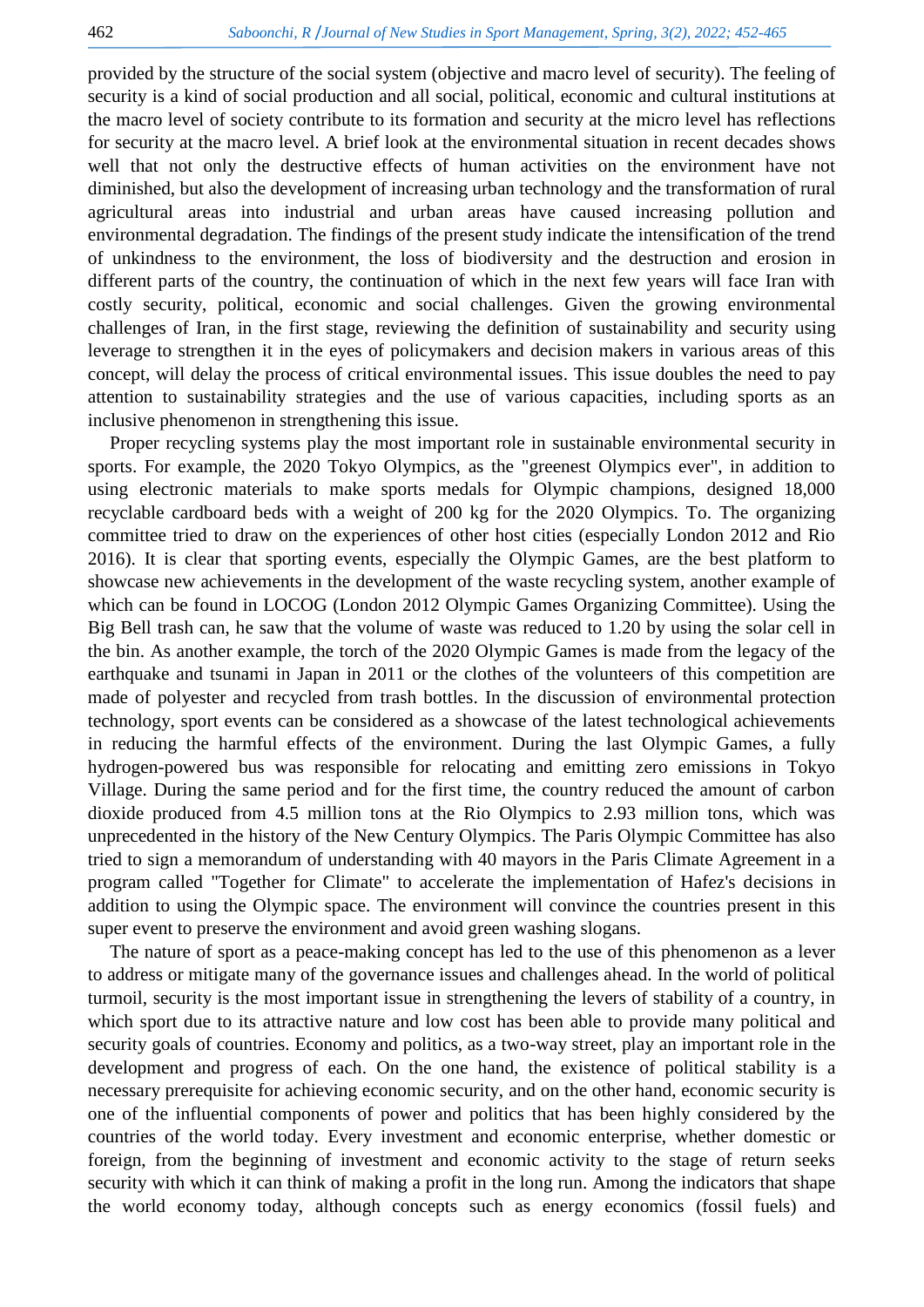automobiles have long played a significant role, but emerging phenomena such as tourism and sports have been able to play a significant role in providing economic security as infinite economic resources. Existence of multinational companies like Nike, their growing share of development in countries like the United States is proof of this. Among the concepts and categories presented in the findings of the present study, health can be called the most important category and function of sport in strengthening economic security. Reducing health costs, changing people's lifestyles, strengthening the mental and physical strength of employees and finally reforming the consumption pattern are among the concepts and functions of sports in ensuring the health of people in the community. In the last two years, especially with the outbreak of the corona pandemic, this issue has made the health security index of the society more and more important, and many political decision-makers of the country tried to restore public calm in various ways in inflaming the corona outbreak. Meanwhile, exercise as one of the major components of the household budget can play an important role in providing mental and physical health, thereby reducing the costs associated with the treatment of various diseases and in addition to its preventive role in the occurrence of diseases, causes strengthen a healthy and vibrant lifestyle. Kashef (2016) in a study on households in Urmia concluded that there is a positive and significant relationship between the amount of physical activity and household expenditure basket and on the other hand there was a significant inverse relationship between physical activity and medical expenses. Are consistent with this part of the present study[\(Kashef, 2015\)](#page-12-23). Sharifi and Rahimi (2022) also consider the prevalence of sports and healthy recreation as effective factors and sustainable development of the economy and especially the sports industry[\(Sharifi & Rahimi, 2022\)](#page-13-5). All in all, sport seems to play a vital role in supporting various aspects of security; Iran, as a country under the most severe sanctions of political economy, can use the phenomenon of sport as a lever to mitigate the effects of international sanctions on its economy, politics and security in general.

## **Acknowledgments**

We appreciate all colleagues and people helped us in the process of doing this study.

#### **References**

- <span id="page-11-4"></span>Akhvankazemi, M., Hoseini, T. S., & Bahramipoor, F. (2019). Analysis of the Impact of Climate Change on International Security. *Research Letter of International Relations, 12*(46), 9-39.
- <span id="page-11-3"></span>Alizade, O., & Pishgahifar, Z. (2011). Evolution of the concept of environmental security and security in the 21st century. *Journal of Studies of Human Settlements Planning, 6*(14), 107-119.
- <span id="page-11-0"></span>Atoofi, G., & Javidan, H. (2016). The importance and place of economic security in sustainable economic development. *Journal of Nations, 6*.
- <span id="page-11-2"></span>Boozhmehrani, S., & Razavi, S. M. H. (2015). Identify and Prioritize the Strategies of Developing Environmental Culture. *Strategic Studies on Youth ans Sports, 14*(29), 129-142.
- <span id="page-11-9"></span>Dart, J. (2016). 'Brand Israel': hasbara and Israeli sport. *Sport in Society, 19*(10), 1402-1418.
- <span id="page-11-7"></span>Dart, J. (2019). Sport and peacebuilding in Israel/Palestine. *Journal of Global Sport Management*, 1-22.
- <span id="page-11-8"></span>Dimeo, P. (2012). Good versus evil? Drugs, sport and the Cold War *East Plays West* (pp. 163-176): Routledge.
- <span id="page-11-5"></span>Dousti, M., Goodarzi, M., Asadi, H., & Khabiri, M. (2013). Sport policy in Iran. *International journal of sport policy and politics, 5*(1), 151-158.
- <span id="page-11-1"></span>Drobyazko, S., Bondiuk, A., Ovcharenko, I., Lebid, O., & Mikish, A. (2020). RESOURCE SUPPORING OF BUSINESS ECONOMIC SECURITY AT THE MICRO AND MACRO LEVELS. *Journal of Security & Sustainability Issues, 10*(1).
- <span id="page-11-6"></span>Efebeh, V. E. (2020). Sports as an Instrument of Development and National Cohesion: The Nigerian Experience. *Journal of Danubian Studies and Research, 10*(1).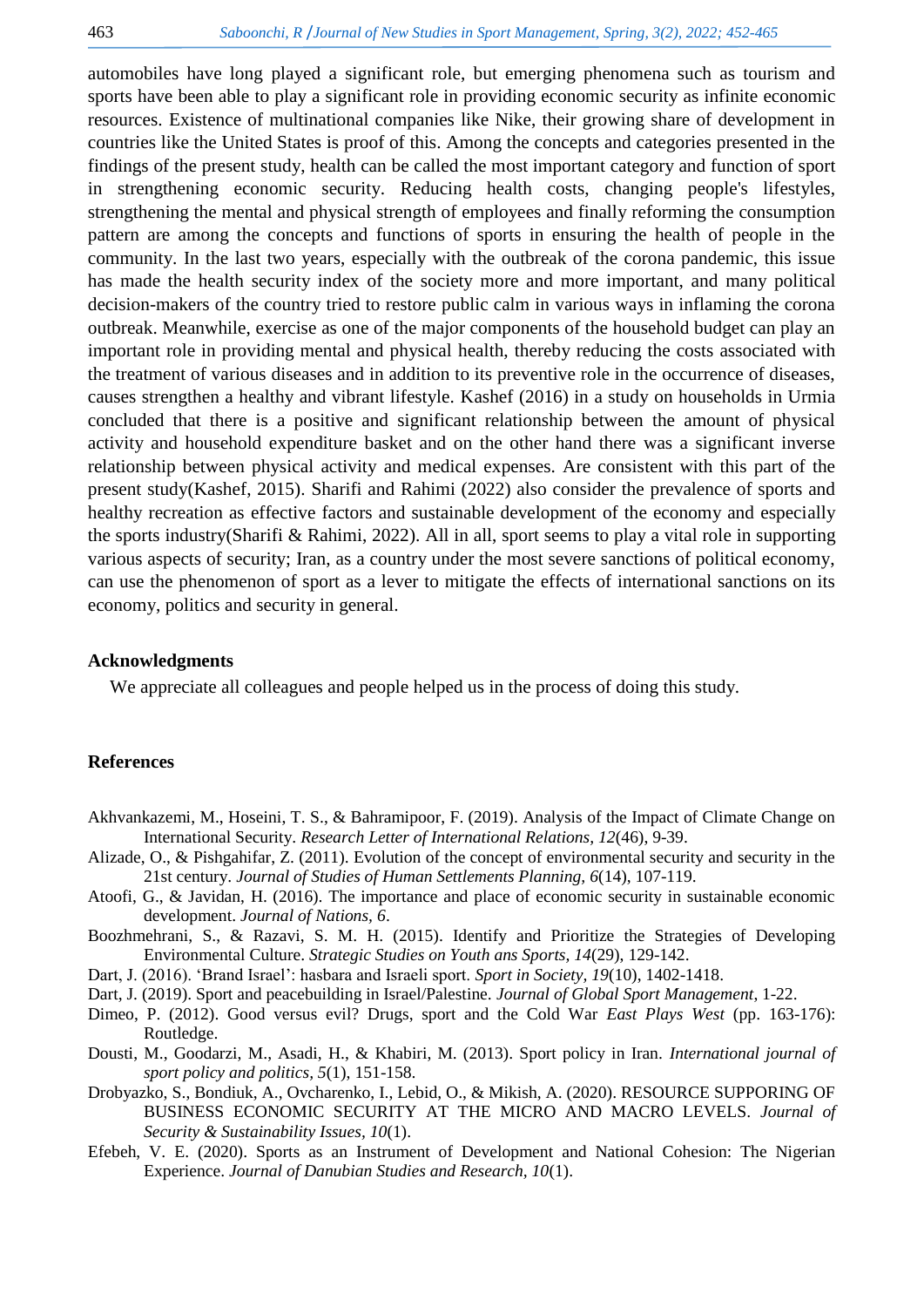- <span id="page-12-10"></span>Ekhtyari, N., eydi, h., & shabanimoghadam, k. (2018). Determining the model of effective factors on the development of environment culture in sport. *Applied Research in Sport Management, 7*(2), 57-67. doi:10.30473/arsm.2018.5090
- <span id="page-12-15"></span>Farahani, S., & Mirzaei, M. (2017). The impact of environmental security threats to the national security of Iran. *Political and International Researches Quarterly, 7*(29), 171-191.
- <span id="page-12-19"></span>Feizabadi, M. S., Delgado, F., Khabiri, M., Sajjadi, N., & Alidoust, E. (2015). Olympic Movement or Diplomatic Movement? The role of Olympic Games on development of international relations. *Journal of Sports Science, 3*, 186-194.
- <span id="page-12-20"></span>Furukawa, M. (2022). Sport events and social capital in conflict-affected country: a case study of National Unity Day in South Sudan. *International journal of sport policy and politics, 14*(1), 19-36.
- <span id="page-12-14"></span>Ghavam, A., Barzegar, K., & Ravanbod, A. (2015). Mechanisms of Recognition and Strengthening the Foundations of Peace in International Relations. *Political and International Approaches, 5*(3), 9-32.
- <span id="page-12-22"></span>Hassan, D. (2016). Surveillance by proxy: Sport and security in a modern age. *American Behavioral Scientist, 60*(9), 1043-1056.
- <span id="page-12-18"></span>Jackson, S. J., Andrews, D. L., & Cole, C. (1998). Race, nation and authenticity of identity: Interrogating the 'everywhere'man (Michael Jordan) and the 'nowhere'man (Ben Johnson). *Immigrants & Minorities, 17*(1), 82-102.
- <span id="page-12-5"></span>Jalali Farahani, M., Mahmoodi, A., Alidoost Ghahfarokhi, E., & Moradi, A. (2013). The Comparison of Customers' Loyalty in Private and Public Sport Clubs of Tehran. *Journal of Sport Management, 5*(295-108).
- <span id="page-12-23"></span>Kashef, S. m. (2015). The relationship between sports and Medical Expenses with physical activity of Urmia households. *Journal of Applied Health Studies in Sport Physiology, 1*(1), 32-28.
- <span id="page-12-11"></span>Kellison, T. B. (2017). *Routledge handbook of sport and the environment*: Routledge.
- <span id="page-12-0"></span>Khajvandahmadi, I., Navabakhsh, M., & Fathi, S. (2017). Analysis of political security indicators in the development of tourism industry in Mazandaran province. *Geography (Regional Planning), 7*(4), 169-185.
- <span id="page-12-21"></span>King, N. (2016). Sport, Terrorism, National Security, and the 'Deep State': Components of a Longitudinal Research Programme *Sport, Identity and Community* (pp. 51-62): Brill.
- <span id="page-12-9"></span>Li, J. H., Sia, R., & Zhu, Y. B. (2013). *Research on cultural heritage tourism development based on tourist perception: Taking Beijing Olympic park of china as an example.* Paper presented at the Applied Mechanics and Materials.
- <span id="page-12-4"></span>Liu, F., & Liu, R. (2019). China, the United States, and order transition in East Asia: An economy-security Nexus approach. *The Pacific Review, 32*(6), 972-995.
- <span id="page-12-13"></span>Mashadi, A., salem, B., & Niaghi, O. (2019). Environmental Terrorism: A Deconstructive Analysis of Its Types and Perpetrators. *Journal of Defense Policy, 27*(10), 113-141.
- <span id="page-12-6"></span>Millington, R., Giles, A. R., van Luijk, N., & Hayhurst, L. M. (2021). Sport for sustainability? The extractives industry, sport, and sustainable development. *Journal of Sport and Social Issues*, 0193723521991413.
- <span id="page-12-8"></span>Mullin, J., KOTVAL-K, Z., & Cooper, J. (2012). The university and local economic development. *Transylvanian Review of Administrative Sciences, 8*(SI), 126-136.
- <span id="page-12-16"></span>Nasri, G. (2012). Theoretical reflection on findings and difficulties of. *Strategic Studies Quarterly, 14*(54), 105-134.
- <span id="page-12-17"></span>Osko, V., & Shojaei, A. (2015). *Sport is a hobby or a lucrative industry (study of sports economics*. Paper presented at the National Conference on Modern Sports Science, Professional Sports and Health Promotion.
- <span id="page-12-1"></span>Palizban, M. (2015). The Relationship Between Internet And National Security In The Islamic Republic Of Iran. *POLITICAL QUARTERLY, 45*(3), 635-654. doi:10.22059/jpq.2015.55580
- <span id="page-12-12"></span>Ranjbar Heidari Vahid, & Ebrahim, J. (2017). Studying The Concept Of Environmental Security With An Overview Of The Challenges Of Environmental In Iran. *Socio Cultural Strategy Journal, 5*(21 ), 199-231.
- <span id="page-12-3"></span>sadeghi amroabadi, b., & shahbazi, n. (2021). Analysis the nonlinear relationship between economic corruption and economic security in Iran. *The Journal of Economic Studies and Policies, 8*(2), -. doi:10.22096/esp.2022.137608.1421
- <span id="page-12-2"></span>Sadeghi Soghdel, h., Gallavani, A., & khoshkhoo, A. (2015). Estimating the Economic Security Index by Fuzzy Logic Model: A Case Study of Iran. *The Journal of Economic Studies and Policies, 1*(2), 153- 170.
- <span id="page-12-7"></span>Salehnia, a., & Bakhtyari, h. (2018). Prioritization of National Security Threats in the Islamic Republic of Iran through Analytical Hierarchy Process (AHP). *Strategic Studies of public policy, 8*(27), 255-277.